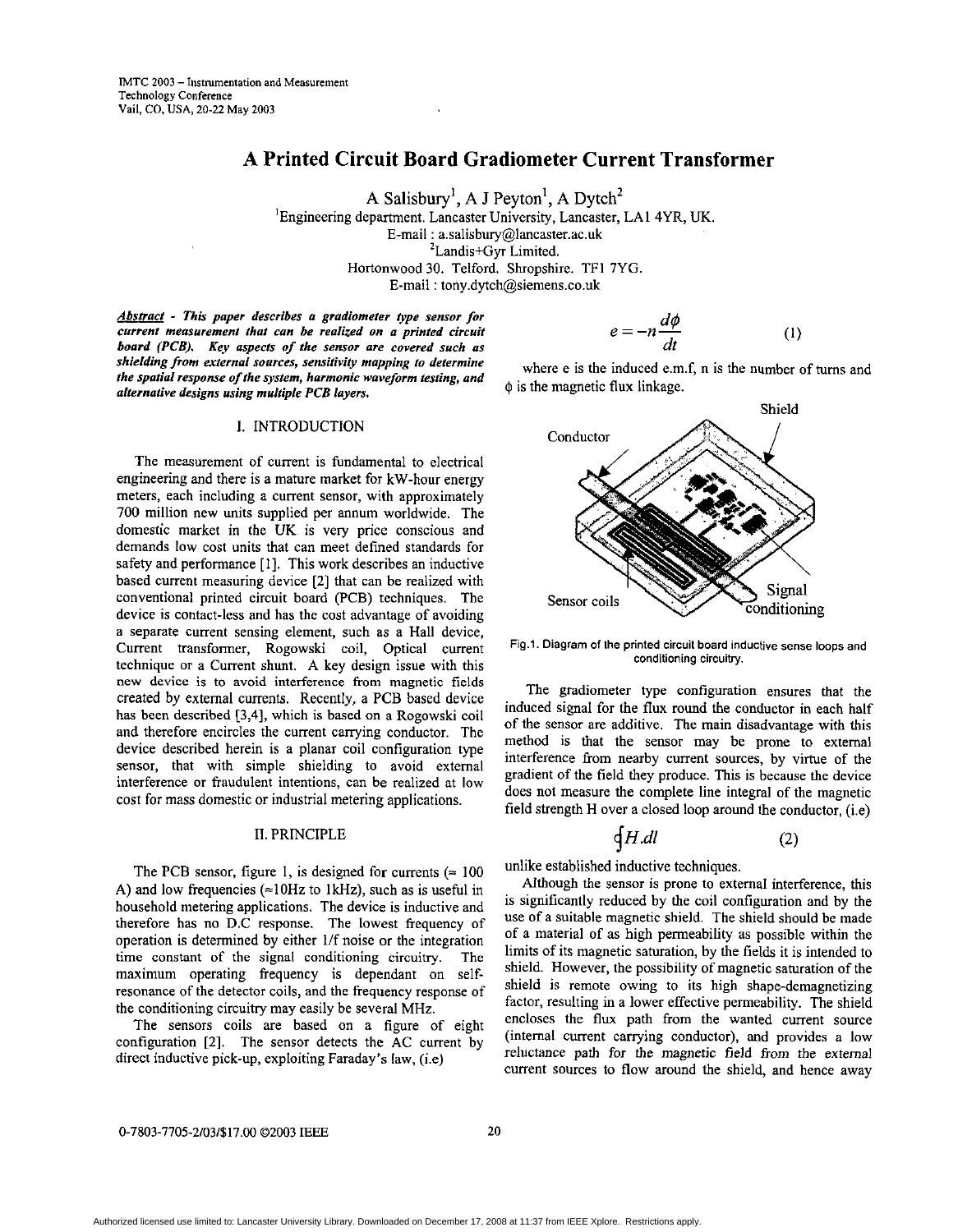from the sensor. Figure **2** shows a spatial sensitivity response of the device with respect to the position of the current carrying conductor, with the plots scaled to 100% of this value representing the maximum sensor output at the symmetrical central position.

These plots were obtained by simulation using a model based on the Biot-Savart Law. Similar results have been obtained hy practical measurements and by 3D finite element analysis simulations. For'the one turn device the sensors output is very small  $(\mu V)$ , hence naturally a larger signal can be obtained by adding extra **tums** or by increasing the dimensions of the coils. In addition, experiments have shown that by varying the number of **tums** of the coils, the output voltage is increased in a linear fashion.



Fig.2. Sensitivity spatial response of a single layer design.

By observing figure 2, it is evident that the sensor must be positioned accurately within (lmm), in order to obtain maximum magnitude in the symmetrical position, if utilizing the uniformly standardiwound coils. However, investigations have indicated that a: substantially flat sensitivity response can he obtained of over several **m"s** at the central position shown in figure 3, by optimizing the **tums** distribution of the coils, note the **turns** in both coils are biased towards the inner section.



Fig.3. Plot showing distribution variation of the coils,

The calibration required depends on the configuration of the sensors, (i.e) single/twin/multi layer designs. Generally a known current is allowed to flow and then measured by the sense coils, the signal is then integrated to reverse the differentiated effect via faradays law, and then compared in magnitude to the known current, the difference found is the calibration scaling factor. Due to the linearity within the system the scaling factor value is identical for all values of current.

### III. SHIELD DESIGN

A key design issue with the sensor is the rejection of external interference, such as that from a nearby current source. This section demonstrates the use of shields that reduce the external interference < 1% full scale, which is required for domestic metering applications. The possibility of an external interference denotes that some form of magnetic shielding is required. It is assumed that any external interference provides a magnetic field, therefore a magnetic material is necessary to prevent this erroneous field coupling with the internal sensor coils. The coils are very sensitive to magnetic fields in the parallel plane, and **less**  sensitive in the vertical plane, therefore to provide a low tolerance to external fields, the sensor coils require as much shielding encapsulation as possible.



Fig.4. **(a)** External C-shape shield (b) Internal shield.

Hence the shield designs are such, that the magnetic fields are persuaded to flow around the shield and away from the coils. **A** variety.of shield designs and materials were tested, with two of these designs shown in figure **4.** The optimum two materials established utilizing these designs were grainoriented silicon steel (grade l), and standard mild steel (grade EN3A). In one form an external C-shape shield encloses the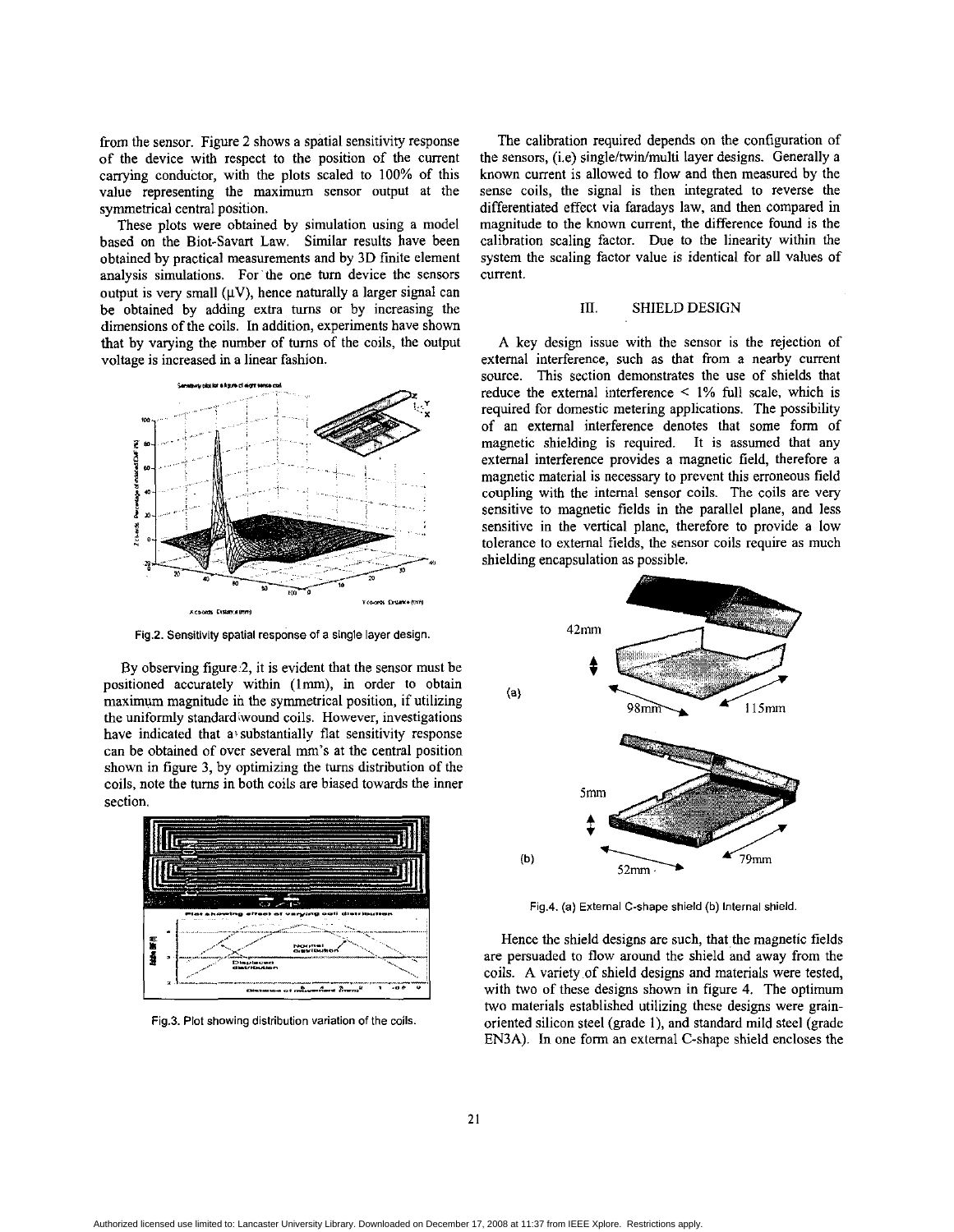entire meter, where as the internal shield only encloses the intemal sensor with 5mm separation.

Both materials were individually tested with each shield design, and provided similar results, although, the internal shield provided the optimum results and obtained the required  $1\%$  tolerance to external fields utilizing either material. The sizes of the shields are not fixed, and can he altered to fit virtually any system. The dimensions given are for standard class **A** current meters, and **an** overall sensor of approximately 77 x 50 mm.

Figure *5* shows the effect of the external shield in reducing interference from external currents, in this case a commercial silicon steel was used. The graph shows three plots i) Without shield, ii) Imm Mild steel shield, iii) lmm thick silicon steel ( $\mu$ r = 8000), surrounding the outer case, having dimensions 38 x *95* x 112 mm of the device. The shielding reduces the interference to 0.75 % of full-scale range for the worst-case condition, when the external conductor carrying 100 **amps** is pressed against the case of the device, and is as close as physically possible to the sense coils, and parallel to the symmetrical position of the coils in the most sensitive region.



Table 1 indicates relevant performance utilizing both material types mentioned in the internal configuration, on the single layer design. The coil sizes used were 72 x 19mm per coil with an amplification of 50.

**Table I (Sensor output from both magnetic shields, with** 100 **amps in interfering external conductor).** 

| Single<br>layer design  | Internal<br>(1.6mm) | External<br>(20mm) | Percentage<br>difference (%) |  |
|-------------------------|---------------------|--------------------|------------------------------|--|
| No shield               | $1.12V$ pk-pk       | $0.126V$ pk-pk     | 11.25 %                      |  |
| Mild steel<br>shield    | $2.6V$ pk-pk        | $0.020V$ pk-pk     | 0.75%                        |  |
| Silicon steel<br>shield | $2.65V$ pk-pk       | $0.022V$ pk-pk     | 0.84%                        |  |

It can be seen how the internal voltage output increases as the shield is incorporated, and equally, the external interference decreasing by a considerable amount. Figure *6*  shows a **3D** simulation sensitivity plot of the shielded and unshielded cases for the internal shield. The unshielded case confirms the sensitivity response to fields external to the sensor, providing evidence for the practical results and indicating the apparent need of a shield if required. The grain oriented silicon steel and standard mild steel both provide almost virtually identical results, both providing a reduction in external interference to less than **1%** tolerance of full scale range.

## IV. **TWIN LAYER** DISTRIBUTION

The previous sections have described the sensor using a single layer PCB design approach. This section introduces the use of multiple PCB layers. In the first example a twin layer design will be investigated, one layer will be placed **4mm** above the internal conductor, and the other layer **4mm**  below the intemal conductor shown in figure 7.



**Fig.6. Shielded and unshielded plot comparisons.** 

The twin layer design has the advantage of further reduction of external interference, whilst additionally increasing the wanted signal output.

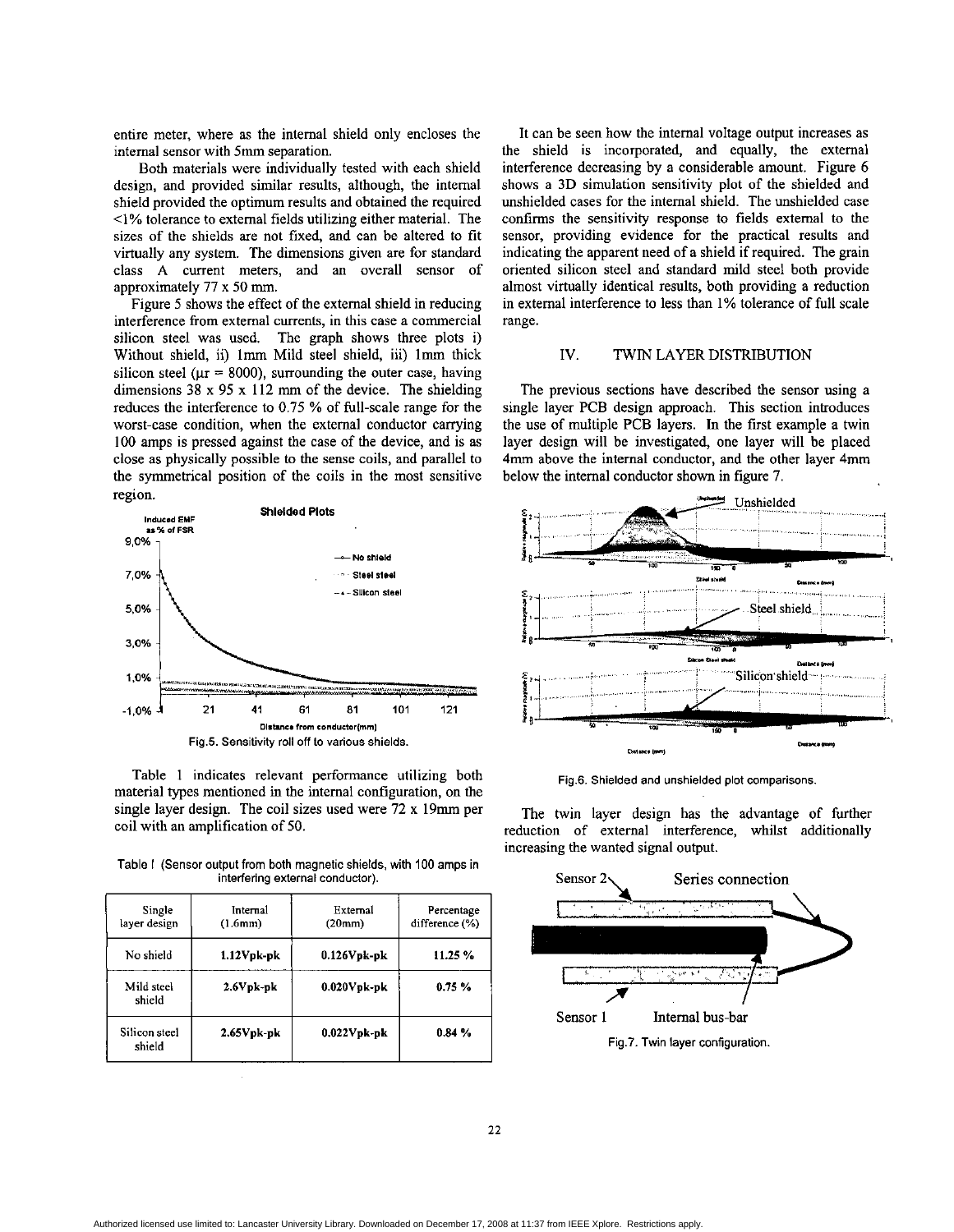Table 2 demonstrates a typical set of data utilizing 12 x **45**  mm coils, concentrating on the comparisons between the single and the twin layer approach, with no shielding. Naturally the signal response is enhanced further when the internal shield is incorporated. These results indicate an increase in internal flux linkage and hence voltage pick up, with a further reduction in external interference, although, these values are subject to many variables within the system :

- Number of turns per coil.
- Individual coil separation.
- Sensor layer separation.
- Shield depth/dimensions.
- Outer case dimensions of the meter.

Table 2 (Comparisons in internal/external linkage between single/twin layer designs.)

|                             | Internal<br>(1.6mm) | External<br>(20mm) | Percentage<br>difference (%) |
|-----------------------------|---------------------|--------------------|------------------------------|
| Single layer<br>(no shield) | $0.4V$ pk-pk        | $0.06V$ pk-pk      | 15 %                         |
| Twin layer<br>(no shield)   | $0.8V$ pk-pk        | $0.06V$ pk-pk      | 7.5%                         |

The additional flux linkage output is naturally established due to the extra sensor, the two sensors are able to work in conjunction with each other to further reject external interference, as the sensor layers essentially work as compensating coils.

As the sensors separation layer decreases, the internal flux linkage and hence the voltage output increases substantially, interference because the coils are moving further away from and of course this provides a reduction in external the external source within the current meter housed unit



**Fig.8. Magnitude variation as twin layer loop separation increases.** 

Figure 8 illustrates the response in terms of magnitude of the twin layer system as the layer separation is altered. It can be seen that the closer the layers become the larger the output magnitude. Although, there is a physical limitation to the loop separation, that of, the internal shield incorporated and the actual internal current carrying conductor. Naturally the twin layer design can be enhanced to multiple layers in an array formation either utilizing multiple boards, or a single multiple layered PCB.

The output is of course substantially larger than the single/twin layer design, unfortunately this design provides additional external interference due to the increase in sensitivity, although utilizing the (79 x 19mm) coils it is possible to achieve 200mV output signal with no additional amplification.

### V. RESULTS

Table 3 demonstrates the results of a twin layer system incorporating each magnetic material in the internal shield configuration. The coils used have dimensions of 79 x 19mm per coil. Results indicate a considerable increase in voltage from utilizing the shields, this is because the flux from the intemal conductor, tends to flow around the internal shield as a low reluctance path and couple further with the sensor.

**Table 3 (Sensors output to internallexternal linkage between**  single/twin layer designs with shielding, utilizing 72x19mm coils.)

| Twin layer<br>design | Internal ·<br>$(1.6$ mm $)$ | External<br>(20mm) | Percentage<br>difference |
|----------------------|-----------------------------|--------------------|--------------------------|
| No shield            | $2.25Vpk-pk$                | $0.210V$ pk-pk     | 9.33%                    |
| Steel shield         | 5.4Vpk-pk                   | $0.076V$ pk-pk     | $0.8 \%$                 |
| Silicon shield       | 5.4Vpk-pk                   | $0.076V$ pk-pk     | $0.6 \%$                 |

It can be seen that by using each material it is possible to achieve the desired  $\leq$ 1% tolerance to external stray fields, which is required for domestic metering purposes. The results also demonstrate the similarities between the two magnetic shielding types, even though the material properties are quite different, the magnetic fields share similar responses.

Figures 9 & 10 were achieved by 3D simulation, hence the peaks seen in magnitude can not be realized in practice, due to the physical location of the sense coils. Figure 9 illustrates a side view of the 2D spatial response of a twin layer design. Each individual sensors peak response can be seen clearly in the boxed area. It can also be easily visualized at the labeled symmetrical point, how the magnitude varies with the layer separation. Figure 9 illustrates a layer separation of 18mm, providing a 6.3% value of full scale range, whilst figure 10 illustrates a layer separation of **6mm,** which provides a 34% value of full scale range.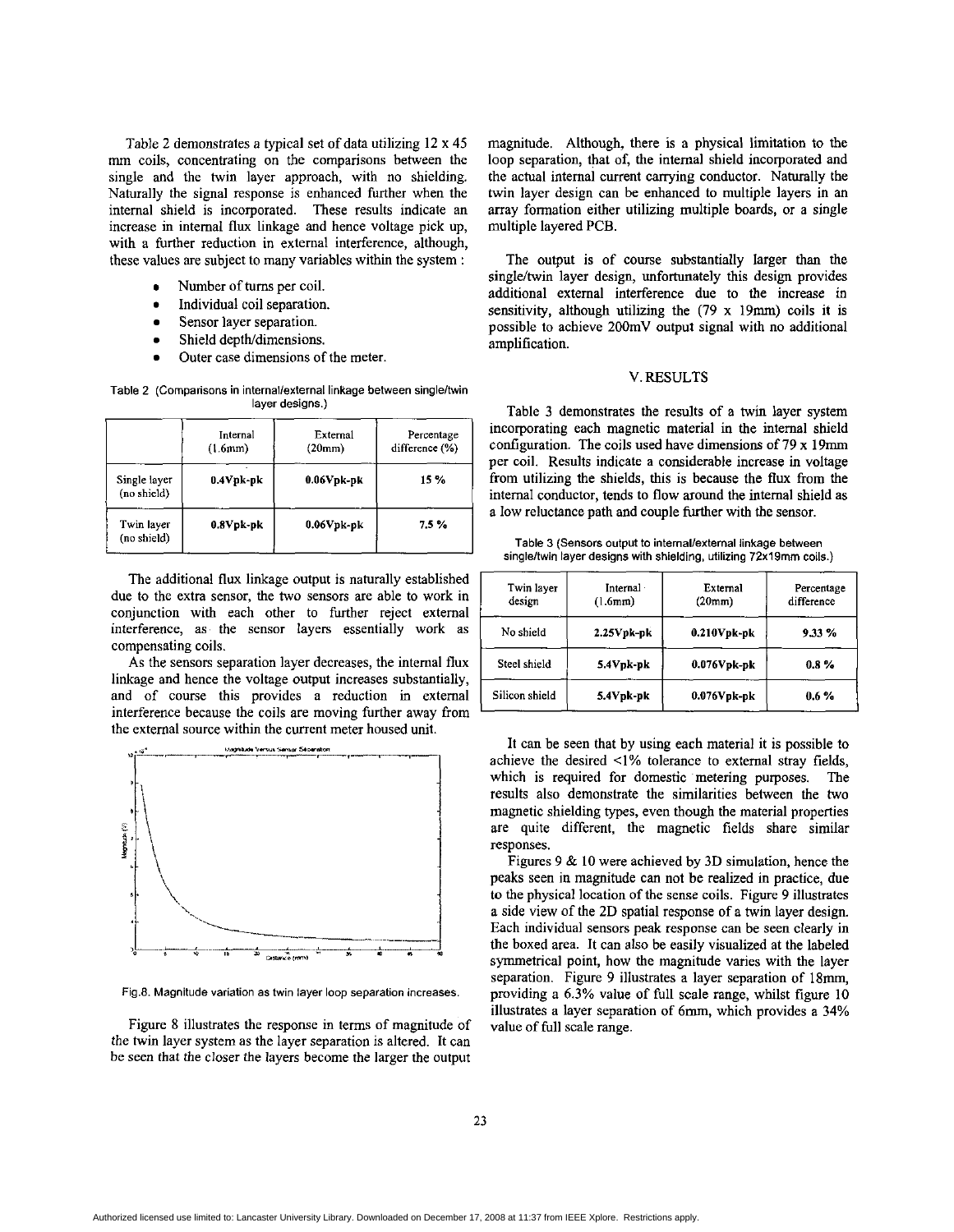

**Fig.9. Twin layer configuration at 18mm loop separation** 

Although the twin layer design does provide an increase in the output signal with relation to the layer separation, there is a physical limitation to the separation, that of the internal conductor and sensor coils.



**Fig.10. Twin layer configuration at 6mm loop separation** 

The sensor can measure both sinusoidal and nonsinusoidal **A.C** waveforms. Tests have also shown that the response of the device to input current is substantially linear over a wide dynamic range from approximately  $(\approx 10 \text{mA})$  to > 100A RMS), although the lower end signal response depends on the sensors characteristics and the noise level of the system. Figure 11 contains two plots, the top plot shows the sensors differentiated output response due to Faradays effect, and the bottom plot has two traces the first indicating the input current waveform from the shunt, and the second the sensors calibrated output response. It can be shown that once the sensors output has been signal conditioned, the output is virtually indistinguishable from the required shunt current input waveform.



Fig.11. 50Hz waveform, a half wave rectified signal.

Figure **12** demonstrates the sensors capabilities of measuring several waveforms, with various harmonic content. The figure illustrates a graph containing six different plots, each one containing two traces, the first being the actual input current shunt waveform and the second is the sensors response after calibration.



**Fig.12.** 50Hz **waveform, a half wave rectified signal.** 

The sensor demonstrates **its** ability to accurately reconstruct the original current waveform with virtnally indistinguishable results. The waveforms consisted of a **50Hz** fundamental plus a variety of harmonic content up to and including the 20" harmonic at an assortment of magnitudes and phase angles.